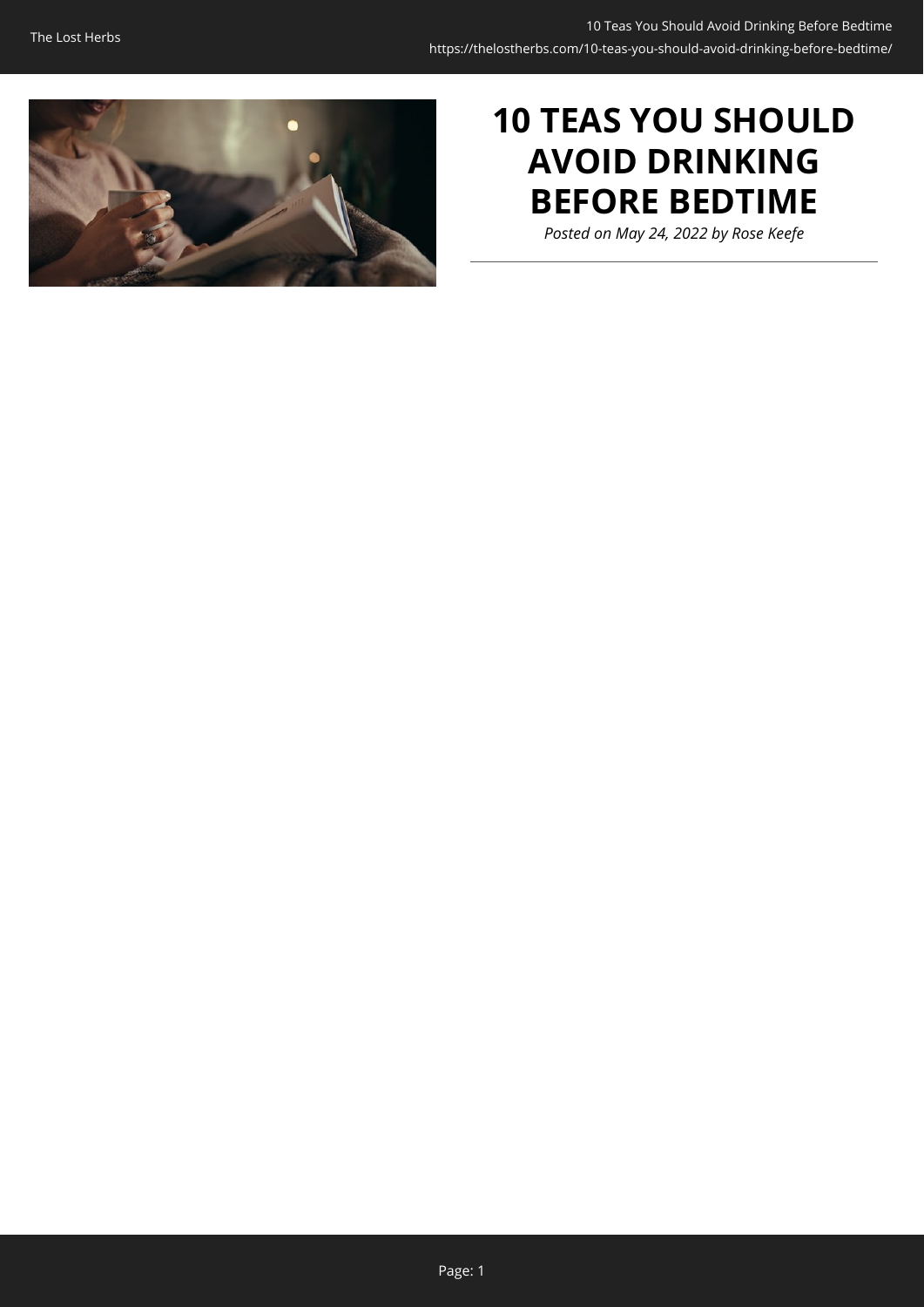While we know that coffee should be avoided before bedtime, tea is a bit of a gray area.

Drinking certain types of herbal teas before bed, especially those formulated for relaxation, can actually help you sleep better, which is significant since so many people struggle with insomnia and other sleep disorders. However, this doesn't mean that every tea will result in a refreshing slumber, and there are some that you should definitely avoid.

### **Black Tea**

Black tea tends to be high in caffeine, which is why so-called 'breakfast blends' like English Breakfast and Irish Breakfast are made from Indian black teas like the Camellia sinensis Assamica variety. Other factors that contribute to higher caffeine content in black teas include:

The tea leaves in black tea blends tend to be more coarsely chopped

Black tea preparation tends to involve higher water temperatures and a longer steeping time

While a hearty cup of breakfast tea can energize you for the day ahead, it shouldn't be part of your nighttime routine unless you really want to stay awake.

## **Shaded Green Tea**

While green teas are generally lower in caffeine content than black ones, they're not entirely caffeine-free. Some types of Japanese green tea, like Gyokuro and Kabusecha, are shaded for weeks before the leaves are harvested and then steamed to halt the oxidation process, [resulting in higher](https://www.sugimotousa.com/blog/caffeine-in-green-tea#:~:text=Shaded%20teas%20like%20Matcha%20and,to%20unshaded%20Japanese%20green%20teas.) [caffeine levels.](https://www.sugimotousa.com/blog/caffeine-in-green-tea#:~:text=Shaded%20teas%20like%20Matcha%20and,to%20unshaded%20Japanese%20green%20teas.)

If you're a big fan of green tea and feel like having a cup before bed, go for one of the non-shaded varieties. By using simmering instead of hot water and limiting brewing time to no more than three minutes, you can further control caffeine levels.

### **White Tea**

With only 15 to 30 mgs per 8 oz serving, this type of tea generally has the lowest amount of caffeine. Due to its minimal processing, white tea is also considered one of the most delicate tea types in terms of flavor and strength. However, if you're sensitive to caffeine, you might want to save that cup of Silver Needle or White Peony for the morning!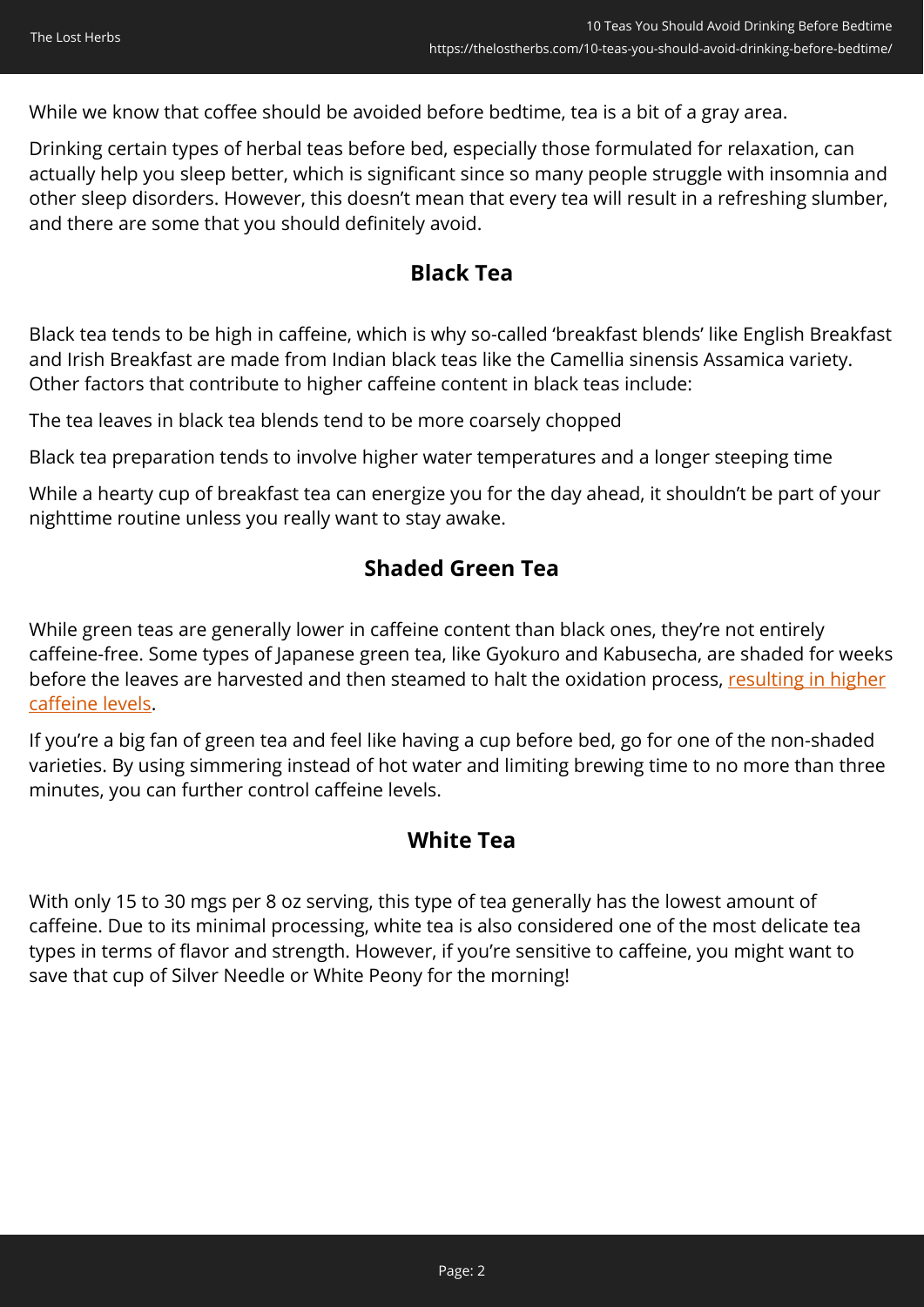## **Matcha Tea**

Japan is known as the home of matcha, a powdered green tea made from stone-ground tea leaves. Several factors contribute to matcha's caffeine content. To begin with, it is made up of whole tea leaves, rather than a diluted infusion like traditional tea. As a result, you're getting more of the usual compounds found in tea, such as caffeine.

Matcha is also shaded for several weeks prior to harvest, increasing its caffeine content, so it's not a tea you want to consume when you need a good night's sleep.

## **Yerba Mate Tea**

Yerba mate is a herbal tea made with the leaves and twigs of the Ilex paraguariensis plant, which is a species of holly plant. It's especially common in Argentina and Chile and contains almost as much caffeine per cup as coffee. Although full of nourishing antioxidants (studies suggest that it [may be](https://pubmed.ncbi.nlm.nih.gov/15161234/) [even more beneficial than green tea](https://pubmed.ncbi.nlm.nih.gov/15161234/) in this regard), its high caffeine levels make it more of a morning than evening beverage.

## **Oolong Tea**

This traditional Chinese tea offers a more diverse flavor, body, and complexity than most of the popular tea variants found in the United States, which is why it has such a dedicated fanbase. With 37 to 55 milligrams of caffeine per eight-ounce serving, it is between black tea and green tea in terms of caffeine intensity, so save it for mornings.

## **Pu-erh Tea**

Aged teas such as Pu-erh are typically produced in China. Generally speaking, these teas possess a rich, earthy flavor and are high in caffeine. Pu-erh teas are often prepared with hot water and steeped for a long time, which increases their caffeine content. Pu-erh that has been fermented using a wet-pile method tends to contain more caffeine than raw pu-erh that has been fermented using traditional methods.

## **Purple Tea**

Purple tea is produced from the leaves of the same camellia sinensis plant from which black, green, oolong, and other types of tea are produced. Unlike other types of tea, however, this new has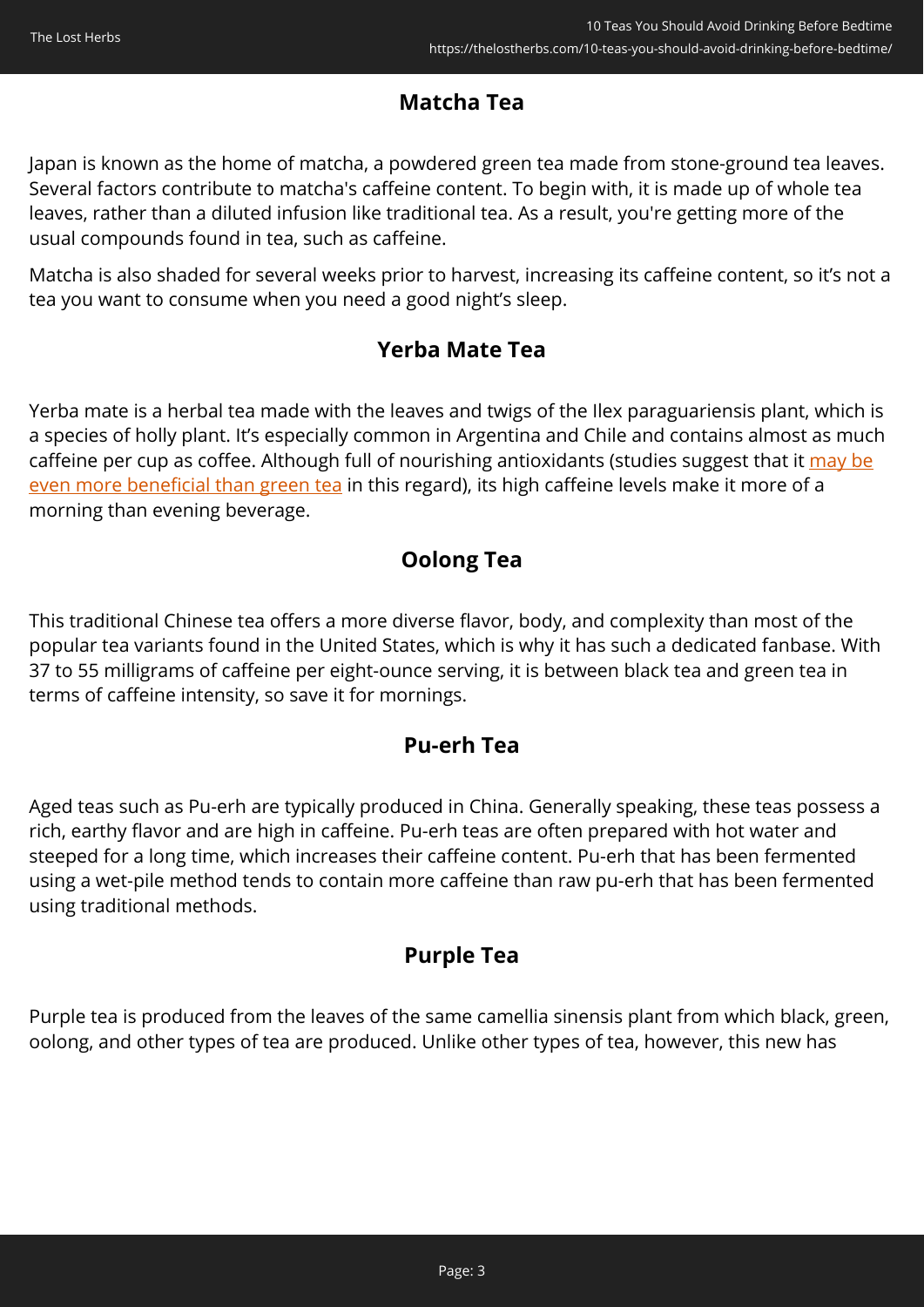purple leaves instead of green. Its caffeine level is less than green tea but slightly higher than white tea, so if you have a caffeine sensitivity, avoid it at bedtime.

## **Parsley Tea**

Parsley (Petroselinum crispum) tea has long been a home remedy for water retention. Several studies have shown that parsley has a diuretic effect on animals because it [increases urine](https://www.ncbi.nlm.nih.gov/pubmed/11849841) [production.](https://www.ncbi.nlm.nih.gov/pubmed/11849841) Parsley also contains flavonoids, compounds that bind to adenosine A1 receptors, as demonstrated in [another study](https://www.ncbi.nlm.nih.gov/pubmed/19137497).

The binding decreases the effects of adenosine, increasing urine production, so you might find your sleep disrupted by frequent trips to the toilet.

## **Dandelion Tea**

Dandelion (Taraxacum) is another herb used to increase urine production and treat water retention.

It works as a natural diuretic because it is rich in potassium, a type of mineral that promotes urine excretion in the kidneys.

Like parsley tea, it can disrupt your sleep due to the increased need to urinate.

# **So Which Teas Should You Drink Before Bedtime?**

Although you should avoid drinking these 10 varieties before bedtime, you don't have to forgo all teas entirely. Herbal teas have been used as natural sleep remedies for centuries because they can combat insomnia, stress, and anxiety. Some of them have even been studied for their sleeppromoting properties. They include:

- **Valerian Tea**: Valerian is a flowering plant that is used as a herbal supplement. Its roots are dried and made into valerian tea, which is sometimes used as a natural sleep aid.
- **Lavender Tea**: To make lavender tea, the flower buds are brewed with water. Lavender is frequently enjoyed as a soothing bedtime tea, but [some research](https://pubmed.ncbi.nlm.nih.gov/26523950/) suggests that it may also promote relaxation and enhance sleep quality.
- **Chamomile Tea**: Chamomile tea is often used to promote sleep thanks to its sedative effects. It contains an antioxidant called apigenin, which can induce [muscle relaxation and sleep](https://www.ncbi.nlm.nih.gov/pmc/articles/PMC6472148/).
- **Magnolia Tea**: A natural sleep aid, magnolia tea is made from the dried bark, buds, and stems of the magnolia plant. Honokiol and magnolol, two compounds in the plant, [have sedative](https://pubmed.ncbi.nlm.nih.gov/29925102/) [properties.](https://pubmed.ncbi.nlm.nih.gov/29925102/)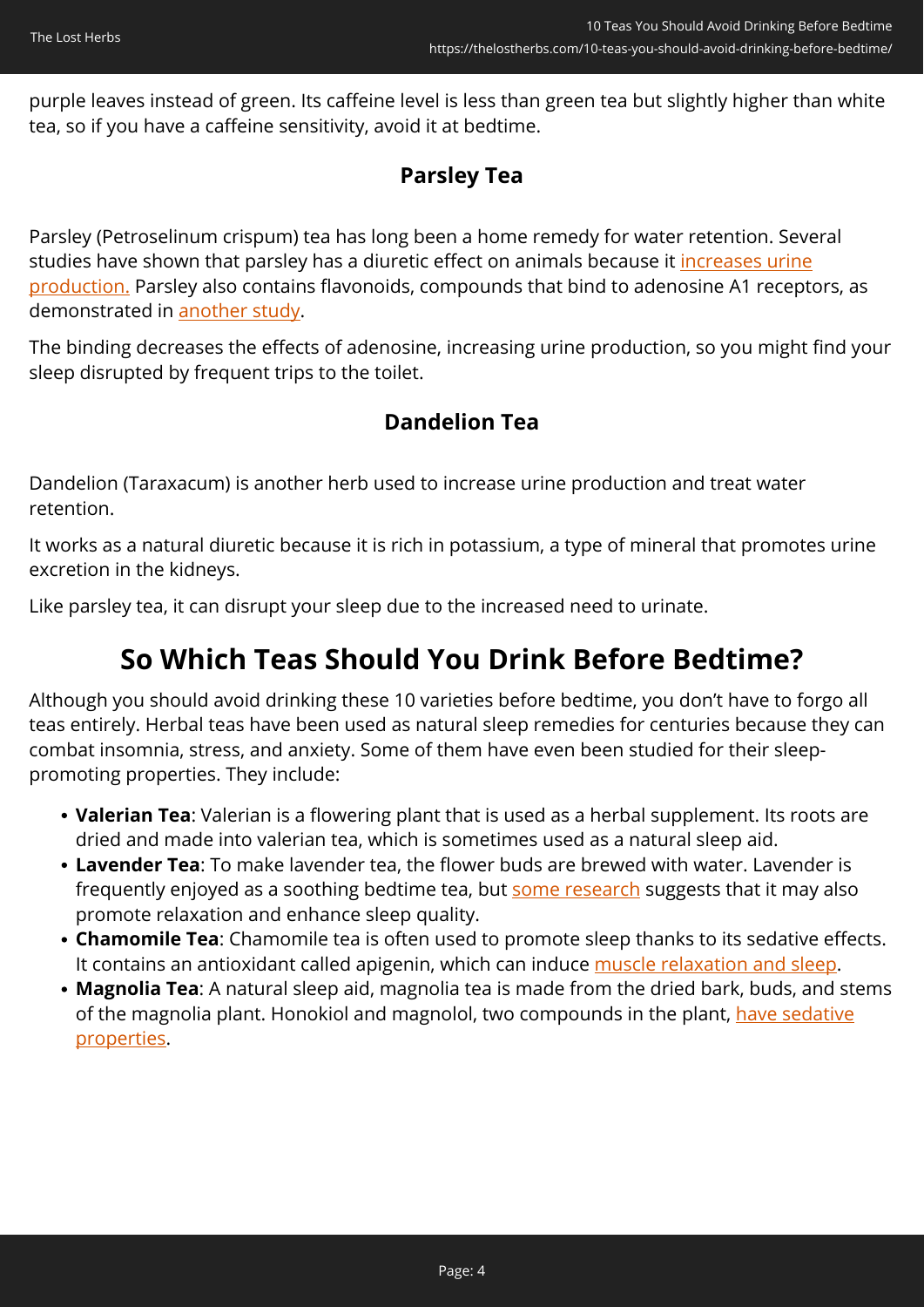[According to this study](https://www.ncbi.nlm.nih.gov/pmc/articles/PMC6715137/), a cup of tea before bed can create good sleep habits because the brain recognizes it as a relaxing interlude before sleep. When you choose a quality herbal option, it can contribute to a good night's rest.

Formulated to help you fall asleep faster and stay asleep longer, this **[Sleep Blend Tincture](https://nicolesapothecary.com/products/sleep-blend-support?rfsn=5642246.05c3d29&utm_source=refersion&utm_medium=affiliate&utm_campaign=5642246.05c3d29&subid=C02BedtimeteasSS)** is a convenient, easy-to-use blend of hops, valerian, German chamomile, passionflower, and magnesium glycinate. Visit the [apothecary](https://nicolesapothecary.com/products/sleep-blend-support?rfsn=5642246.05c3d29&utm_source=refersion&utm_medium=affiliate&utm_campaign=5642246.05c3d29&subid=C02BedtimeteasSS) today to read about these outstanding herbs for promoting deep, rejuvenating sleep.

#### **You may also like:**

**[The 6 Best Bedtime Teas To Help You Sleep](https://thelostherbs.com/the-6-best-bedtime-teas-to-help-you-sleep/)**

**[1 Cup Before Bed Shrinks Belly Fat All Night](https://hop.clickbank.net/?affiliate=easycellar&vendor=alphasupps&tid=C02BedtimeteasORG)** (Video)

**[The Anti-Inflammatory Blue Tea](https://thelostherbs.com/the-anti-inflammatory-blue-tea/)**

**[Don't Throw Away Your Peels, Do This Instead!](https://thelostherbs.com/dont-throw-away-your-peels-do-this-instead/)**

**[Loose Leaf Tea or Tea Bags? Which one Is Better?](https://thelostherbs.com/loose-leaf-tea-or-tea-bags-which-one-is-better/)**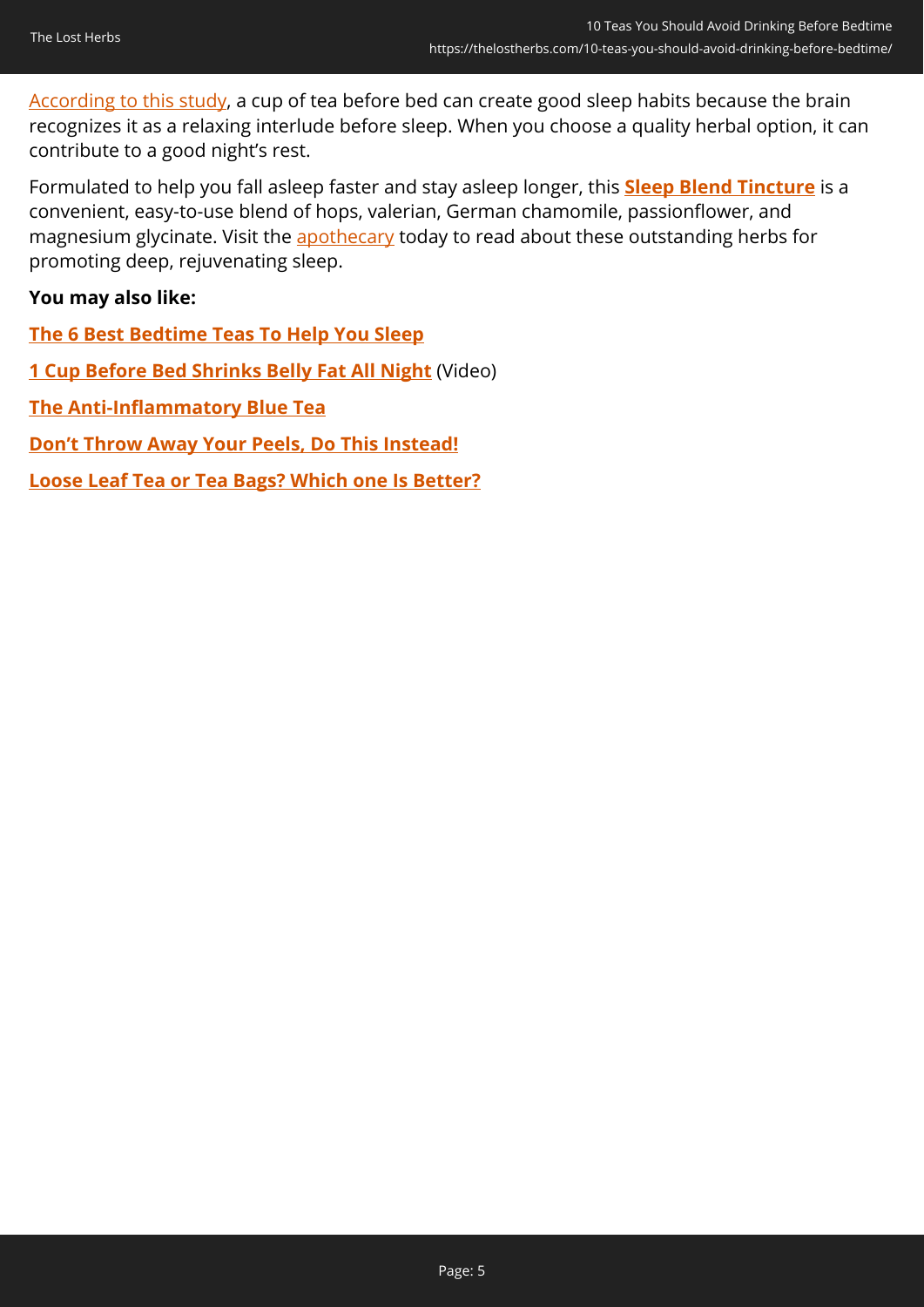# **Comments**



#### **Robert Riebe** – 2022-06-02 11:19:01

Have used Hibiscus tea for 5 years and never had an increase in nighttime urination. The one thing it has done and continues to do is drop my BP to 125 over 65 and maintain it there. Even if I had to urinate more at night, a BP this normal and consistent without drugs would be worth it!



#### **Elena** – 2022-05-30 06:07:03

Margret Dill. Unfortunately your body has 85% of ENERGY AND PSYCHIC BLOCKS. Blocks do not allow organs, cells, muscles to receive the required amount of subtle energy and interact with chemical elements. This delays the full transformation of energies from subtle to material, which is necessary for the birth of new cells and for the vital activity of the entire organismic system. If there are blocks in the body, then the taken vitamins, medications, etc. do not reach diseased organs and cells in order to treat them. Cleansing from energy and psychic blocks will make the flow of Chi more even, which will allow the internal organs to function normally and for a long time. This book will help you to get rid of many health problems including all energy blocks. https://liveinlight.space/?page\_id=122

#### **Lea** – 2022-05-24 21:20:50

Please look or follow-up Eosinophils. The person you must consult is An allergist, who treats asthma and allergies. An immunologist, who treats problems with the immune system, including allergies. A pulmonologist, who treats lung diseases.22 Jan 2022 I'm in Melbourne Australia and just saw your message lea.gamble5@gmail.com I'm wishing you Well <sub>[]</sub>

#### **Leigh** – 2022-05-24 17:14:04

I would also add Hibiscus Tea to this list for the same reasons of the Dandelion and its diuretic effects. Learned this the hard way.



#### **Karen Asbury, MD** – 2022-05-24 15:38:50

I hope your doctor is Functional Medicine. Complete thyroid testing is essential including antibodies and treatment for the underactive thyroid. The rash may be toxic and a hair analysis may help as well as the OAT test and allergy testing. A complete history is important. Hope this helps.